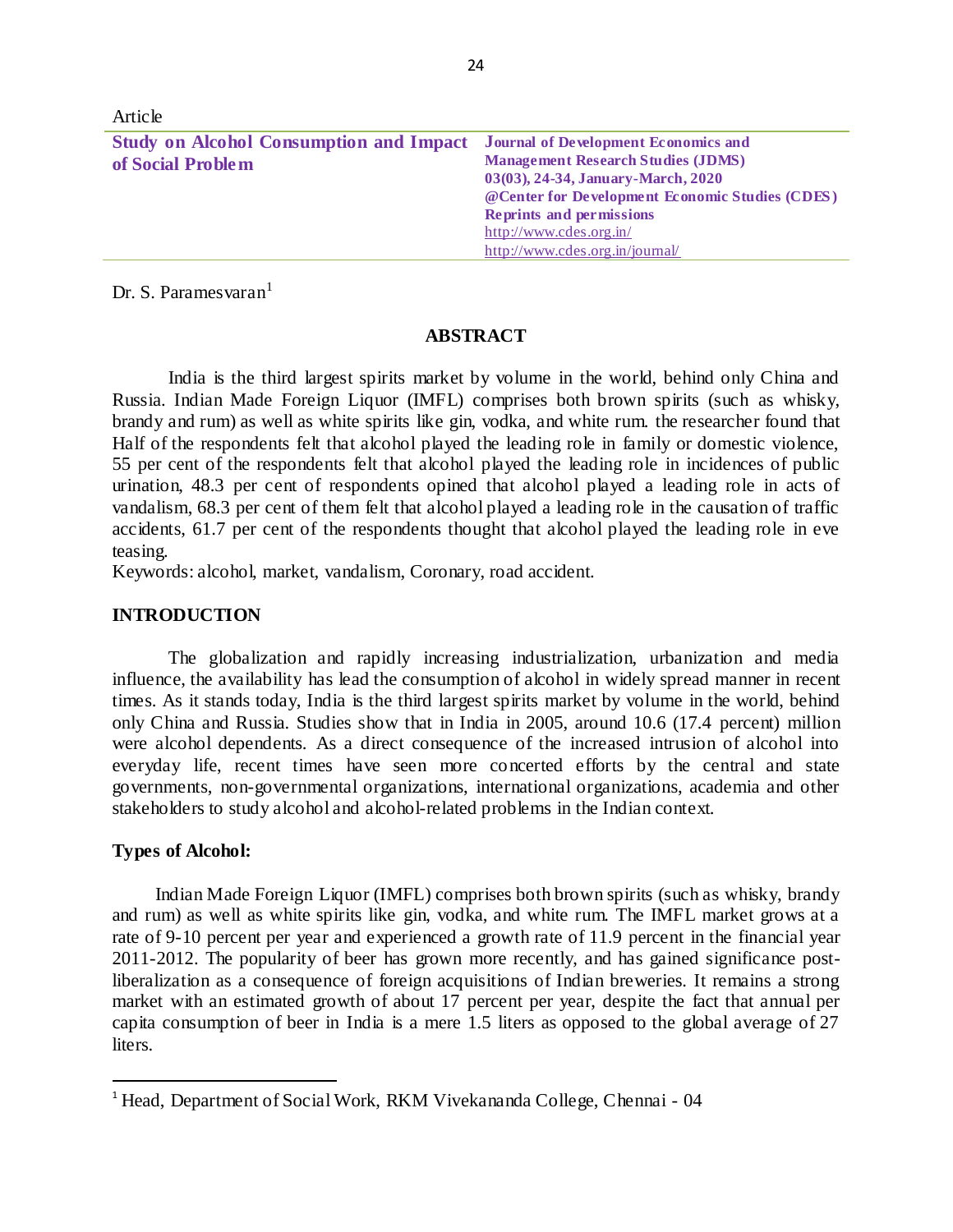Wine did not have much of a market presence in India until recently. Its growth and consumption is a direct result of increased urbanization and globalization. The consumption of wine is limited mainly to large Indian cities such as Mumbai, New Delhi, Pune and Bengaloru. Despite the relatively modest contribution to the alcohol market in India, the wine market holds tremendous potential, as evidenced by the fact that from 2000-2008, the number of wineries in India grew more than tenfold; from 6 to 65.

Country liquors are cheap, distilled alcoholic drinks made from relatively cheap raw materials that are easy to procure locally (e.g. rice and sugarcane). Country liquor contains about 33 percent of alcohol. Government licensing ensures some basic uniformity in alcohol content, safeguards against adulteration and other harmful intoxicants. Given that it is cheaper to produce, excise duties are also relatively lower.

Unregulated alcohol (or hooch) holds the dominant share of the alcohol consumed in India, particularly for villagers and tribal peoples. Very few reliable statistics regarding illicit liquor consumption are available given that it is extremely difficult to trace illicit sales. Since illicit alcohol is produced with no supervision, it is often adulterated with dangerous chemicals such as methanol and organo-phosphorus compounds to reduce production costs. Such adulteration makes illicit liquor dangerous for human consumption and has caused blindness and even death to consumers in numerous cases all over India.

#### **Consequence of Alcohol Drinking**

Alcohol ingestion has been generating to number of undesirable outcomes, such as physical (chronic or acute health issue), Psychological, familial disturbances, anti-social behaviours and so on. The adverse outcomes are three: (1) the bio-chemical effects of alcohol, (2) drinking to intoxication, and (3) alcohol dependence. In addition to the total volume of alcohol consumed, patterns of consumption (i.e., frequency of drinking, number of drinks per occasion, frequency of heavy consumption, the type of beverage consumed and the context and time of drinking occasions) are important in determining the nature and extent of the alcoholrelated burden in a population (Babor et al., 2010).

Gururaj, et al (2011) studied Alcohol related harm: Implications for public health and policy in India. The study discussed findings where heavy drinkers (i.e. persons imbibing more than 5 standard drinks per drinking occasion) were significantly more likely to suffer from emotional problems such as depression and anxiety, alcohol-related erosive gastritis, and somatic problems such as headaches and generalized aches and pains. This population also reported more frequent heart ailments, diabetes and increased blood pressure. Alcohol users (both male and female) were also more likely to use various forms of tobacco than non-users of alcohol, thus increasing the risk of overall health damage.

Coronary heart disease ranks first as the leading cause of premature death in industrialized countries and the primary cause of death among 15-44 year olds even in low and middle income countries (Mathers and Loncar, 2005). It is increasingly evident that with higher levels of alcohol consumption, as well as with binge drinking, that there are greater risks for coronary heart disease and other cardiovascular events such as sudden cardiac death and stroke.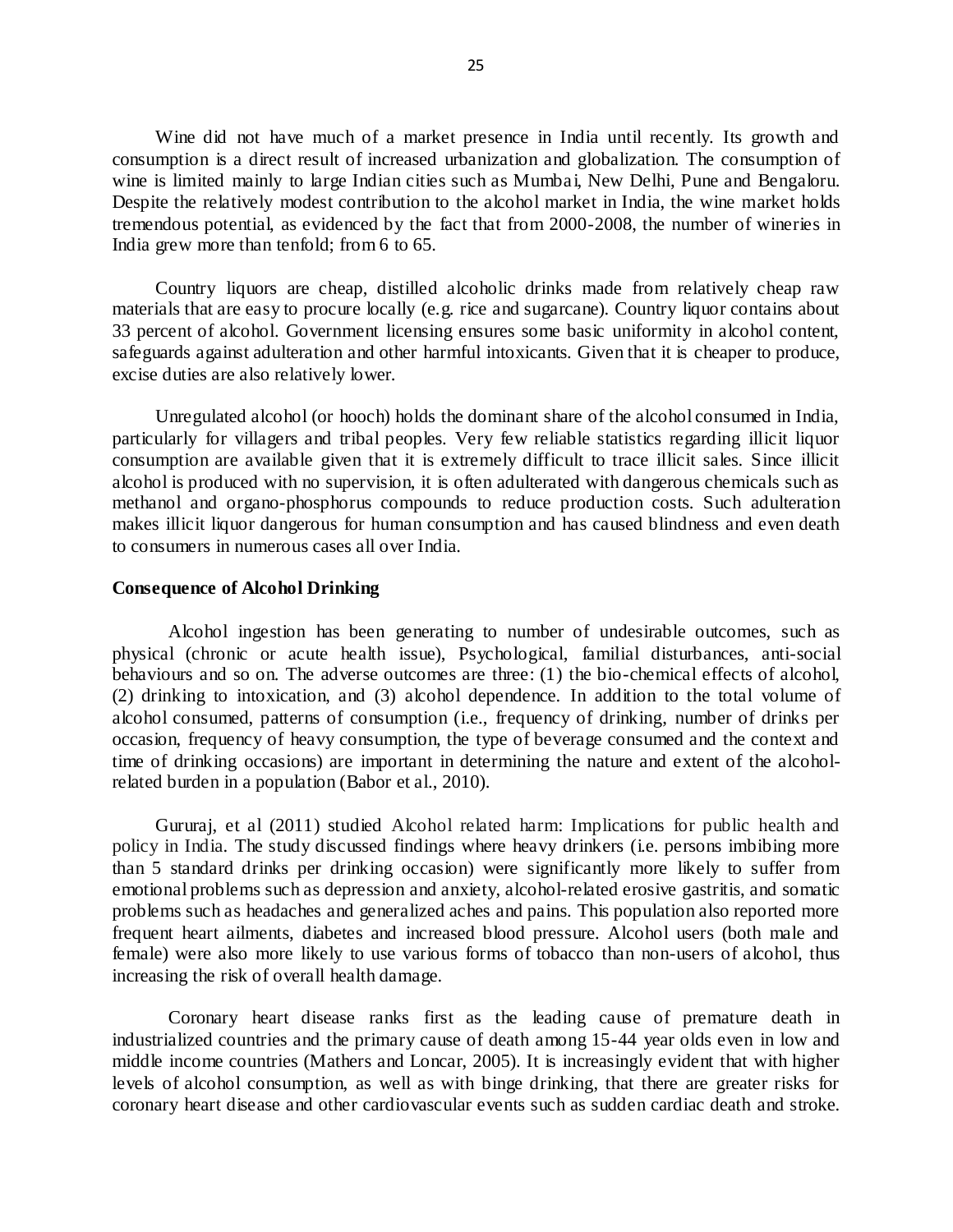In a cross-sectional study of behavioral risk factors for cardiovascular and other chronic diseases, 6,579 individuals from Kerala were evaluated for chronic diseases, behavioral risk factors and family history, smoking and alcohol consumption were found to be the two major risk factors associated with chronic disease conditions like cardio-vascular disorders (Sugathan et al, 2008).

Sex under the influence of alcohol is associated with lack of prophylactic use, multiple sex partners, anal sex and a greater likelihood of contracting a sexually transmitted infection or HIV. In a survey of 1196 male patrons of wine shops and bars conducted in Chennai, nearly half the respondents reported having unprotected sex with non-regular partners and 24 percent reported having had four or more recent sexual partners. (Sivaram et al, 2008). Alcohol consumption as a risk factor for HIV has been clearly demonstrated through a study at alcohol venues in South India (Go et al, 2007).

Consumption of alcohol leads to a variety of effects resulting in several physiological changes, clouding of judgment capabilities, poor vision, delayed reflexes, improper coordination, stymied risk perception, loss of self-control and increased risk taking behaviour (BISP 2008). Drunken persons are statistically more likely to get involved in crime and fights and cause injury to others and to property. Even though information about alcohol related injury in India is not comprehensive, there is enough global evidence that closely links alcohol to the occurrence of both unintentional and intentional injuries (WHO, 2009). An estimated 20–30 percent of all motor vehicle accidents, homicides and intentional injuries are alcohol-related (WHO, 2002).

India has the highest number of road accident deaths in the world – over 130,000. Quoting a study by Agarwal, the report demonstrates India's pub capital, Bangalore, reports the highest number of road accident deaths on weekends between 6.00 p.m. and 10.00 p.m., which police attribute to drunken driving. A series of studies undertaken by the WHO Collaborating Center for Injury Prevention and Safety Promotion at NIMHANS in Bangalore found that of the types of injuries amongst alcohol users, 46 percent were due to road accidents.

Alcohol consumption along with easy access to toxic substances is positively correlated, as reflected by the suicide rates in India and other countries (WHO, 2001). Alcohol acts in multiple ways leading to suicides. The NIMHANS study denotes common interlinked pathways, being: (1) chronic physical illnesses are more common among long-term alcohol users who attempt suicide; (2) alcohol consumption leads to major economic hardships for the person and his/her family, compounding already existing problems (3) the violence and aggression perpetrated by alcohol users often drives other family members including children to states of despair, helplessness and frustration, leading to suicidal attempts (Gururaj and Isac, 2001). (4) Greater co-morbidity of depression among alcohol users as the combined effect of alcohol use and depression is a major risk factor for suicides; (5) episodes of intoxication lead to impulsive suicidal attempts by hanging, poisoning, burns or by self-inflicted injuries, and (6) alcohol is commonly mixed with organo-phosphorus compounds and consumed by people, an observable pattern in suicide attempts.

Alcohol-related problems were found to contribute 17.6 percent of psychiatric emergencies in an Indian general hospital (Adityanjee and Wig, 1989). Among psychiatric inpatients, engaging in risky sexual behavior was associated with being male, using tobacco and screening positive for either drug use or alcohol problems (Chandra et al, 2003). Continued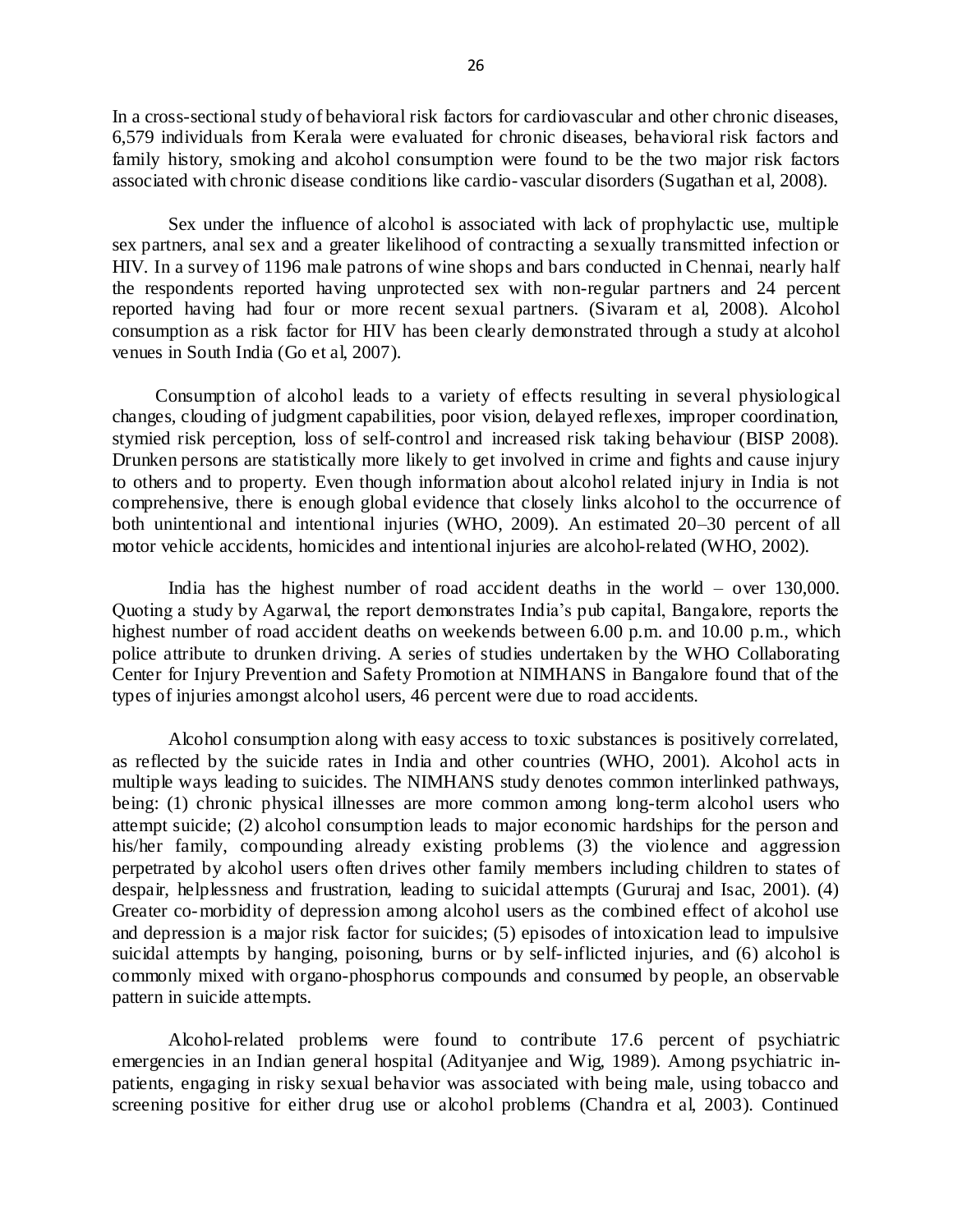alcohol use, particularly harmful patterns of use, is closely associated with psychological distress, depression, anxiety and other common mental disorders. The study avers that indirect inferences can be drawn from reasons ascribed for alcohol use (to overcome stress, sadness, to be happy, to forget worries, etc.,) or circumstances of use (like the death of a relative). In the multifactorial web of causation of several conditions, alcohol is an intermediary factor as in the case of suicidal behavior, depression and increased alcohol use (Vijaya Kumar, 2006).

In a sample of 5326 users, Ghulam et al (1996) noticed that 20.5 percent were dependent users. In the national survey on alcohol and drug use, about 17–26 percent of the approximately 62.5 million alcohol users were estimated to be dependent (Ray 2004a), imposing a huge burden on treatment intervention. State governments have set up various intervention facilities to address this burgeoning issue, but alcohol dependence continues largely unabated in the Indian context.

## **Significance of Research**

The Researcher visted to the Pattinampakkam and Srinivasapuram tenements of his fieldwork supervision visit with our field work agency supervisor and the researcher noted that, area had a government licensed retail alcohol vending shop (TASMAC) located in a very prominent place. During subsequent visits, the researcher noted that the incidence of local persons who imbibed alcohol was high, and that this occurred as early as 10.00 a.m., which was the time the wine shop not opened. The researcher also observed incidental behaviours, such as alcohol-fueled arguments and persons passed out drunk in the vicinity. It was also noted that the average person in the community seemed to oppose the operation of the wine shop in such close proximity. In order to understand this better, the researcher decided to study such opinion against the backdrop of a slum community. As a result of this study will give direction to both civil society and the government to effect a systematic and well thought out policy regarding health promotion (de addiction centre), location of retail vending outlets and so on...

### **Aim of the research**

The main aim of this study is "to find out the opinion towards alcohol consumption and its impact of social problems.

#### **Objectives of the study**

The objectives are : To know the socio democratic details of respondents; To assess the opinion of alcohol consumption of the respondents; and To find out the attitude towards alcohol induced social problems of the respondents.

## **Research Design:**

The present study, the researcher were adopted descriptive design. Descriptive studies are fact-finding investigations that describe the characteristics of the population or phenomenon being examined.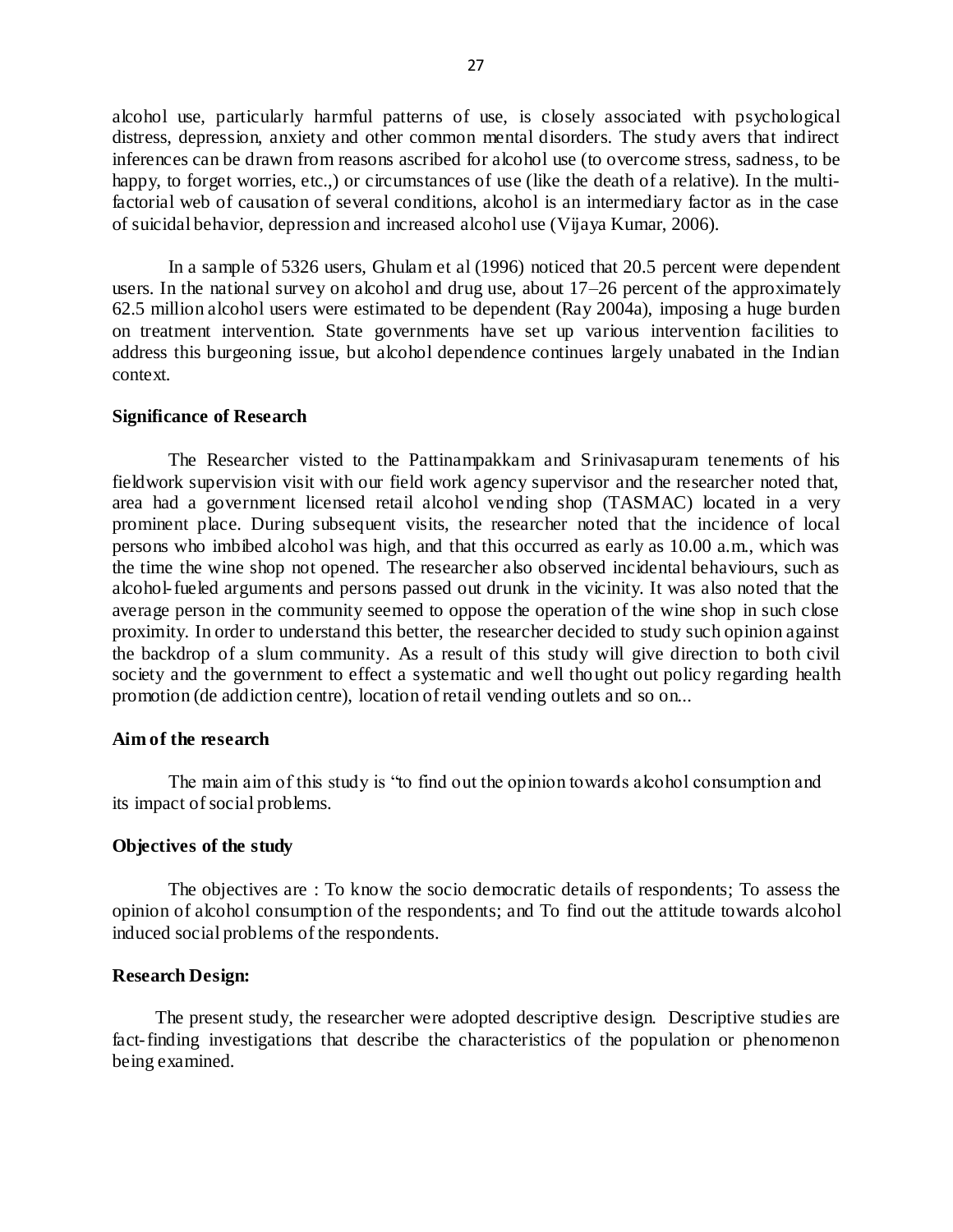### **Sampling Design** and **Techniques of data collection**

Researcher purposively selected two slums, namely Pattinampakkam and Ekambareshwar Pillai Street. Pattinampakkam located on Marina Beach. The second slum Ekambareshwar Pillai street is located a few hundred meters behind the well known City Centre Mall in Chennai. The researcher not able to find out exact population from the slums, so researcher adopted purposive sampling technique and collected 30 respondents from each slums. The researcher used interview method for data collection

## **Tools of data collection**

The researcher used a semi-structured interview schedule to collect demographic details and alcohol consumption details.

#### **ANALYSIS AND INTERPRETATION**

| Age             | Frequency | Percentage |
|-----------------|-----------|------------|
| $18 - 35$ years | 37        | 61.7       |
| $36 - 55$ years | 21        | 35         |
| $56 - 75$ years |           | 3.3        |

#### **Table 1: Age of the Respondents**

Source: Primary data

The above table shows that the majority of the respondents (61.7 per cent) were belongs to age group of 18 to 35 years, 35 per cent of respondents were belongs to 36 to 55 years of age group, and the remaining 3.3 per cent of them were 56- 75 years of age group.

## **Table 2: Gender of the Respondents**

| <b>Gender</b> | Frequency | Percentage |
|---------------|-----------|------------|
| Male          | 35        | 58.3       |
| Female        | 25        | 41.7       |
| Total         | 60        | 100        |

Source: Primary data

The above table reveals that, 58.3 per cent of the respondents belong to the male and the remaining 41.7 per cent of them were female by gender.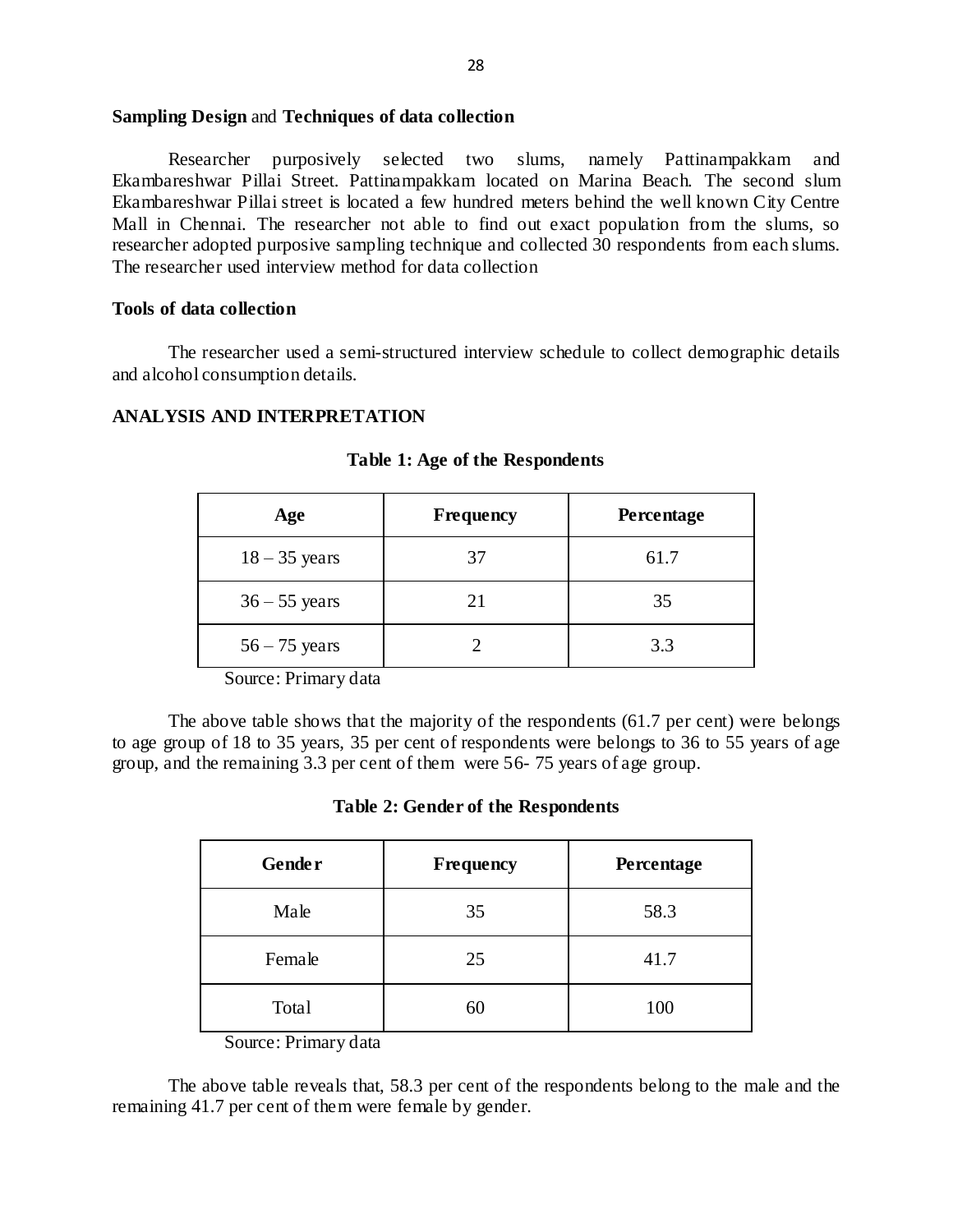| <b>Income</b>         | Frequency | Percentage |
|-----------------------|-----------|------------|
| Rs. 0 to 12000        | 52        | 86.7       |
| Rs.12001 to Rs. 24000 |           | 11.6       |
| Rs.24001 to Rs. 36000 |           | 17         |

## **Table 3: Income of the Respondents**

Source: Primary data

The above table reveals that most of the respondents (86.7 per cent) earned up to Rs. 12,000 per month. 11.6 per cent of the respondents earned between Rs. 12,000 to Rs. 24000, while a single respondent earned above Rs. 24,000.

| Table 4: Family Structure of the respondents |
|----------------------------------------------|
|----------------------------------------------|

| <b>Family type</b> | Frequency | <b>Percentage</b> |
|--------------------|-----------|-------------------|
| Joint              | 14        | 23.3              |
| Nuclear            | 46        | 76.6              |
| Total              | 60        | 100               |

Source: Primary data

The above table clearly depicts that, more than three-fourths of the respondents (76.6 per cent) were part of a nuclear family, whereas 23.3 per cent of respondents were belongs to joint families. The greater occurrence of the nuclear family structure is natural.

## **Table 5: Educational Status of the Respondents**

| <b>Education Level</b> | Frequency | Percentage |
|------------------------|-----------|------------|
| Not studied            | 10        | 16.7       |
| Primary school         | 8         | 13.3       |
| Middle school          | 16        | 26.7       |
| High school            | 17        | 28.3       |
| Graduates              | Q         | 15         |
| Total                  | 60        | 100        |

Source: Primary data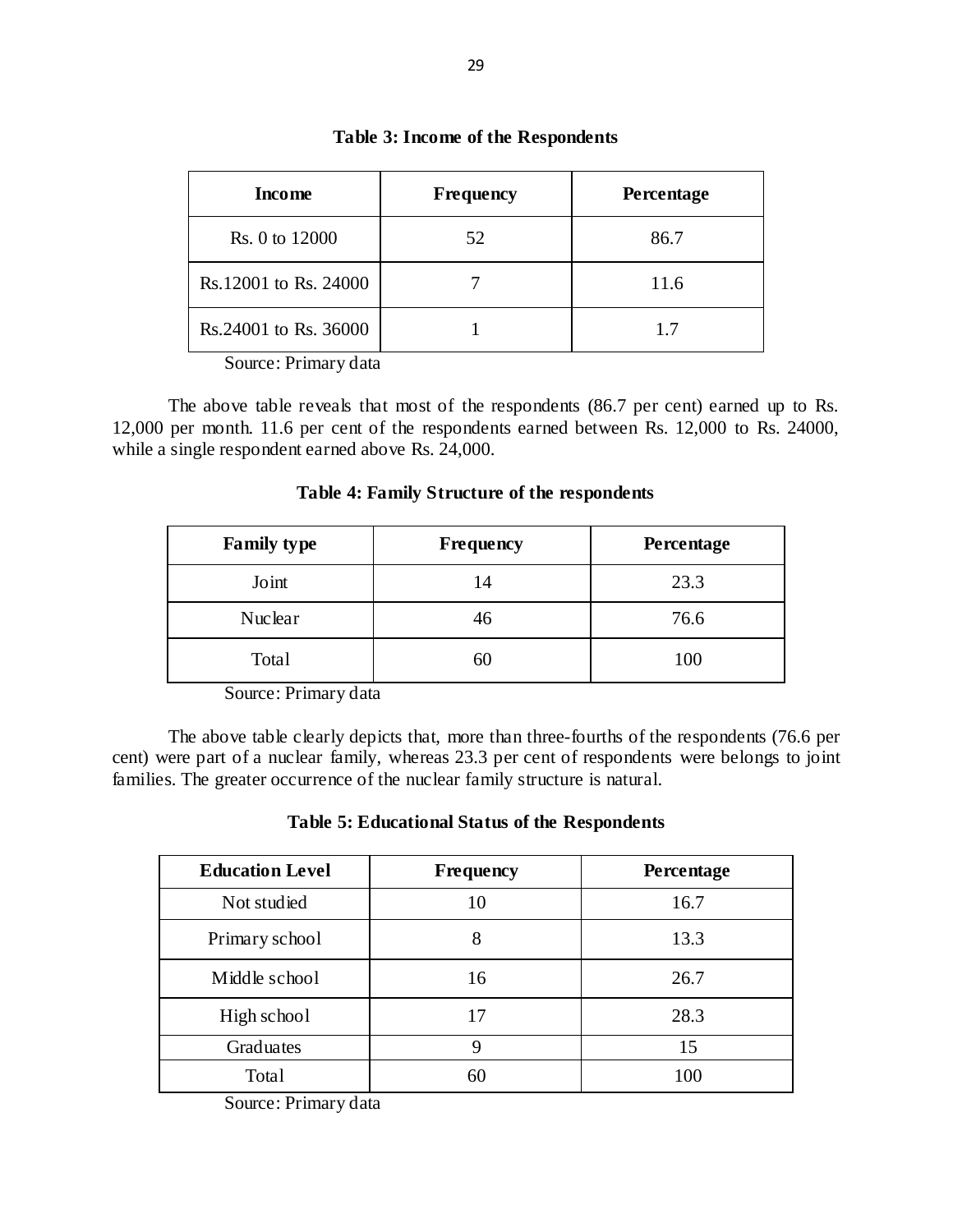The above table indicates that, 28.3 per cent of respondents were studied high school level, while 26.7 per cent have studied at middle school levels and 16.7 percent were noted to have no educational background.

| <b>Alcohol Consumption</b> | Frequency | <b>Percentage</b> |
|----------------------------|-----------|-------------------|
| Consume alcohol            | 27        | 45                |
| Do Not consume alcohol     | 33        | 55                |
| Total                      |           |                   |

|  | Table 6: Alcohol Consumption status of respondents |  |
|--|----------------------------------------------------|--|
|--|----------------------------------------------------|--|

Source: Primary data

The above table shows that, more than half of the respondents (55 per cent) stated that they had not consumed alcohol in the past year. The remaining 45 per cent stated that they had consumed alcohol.

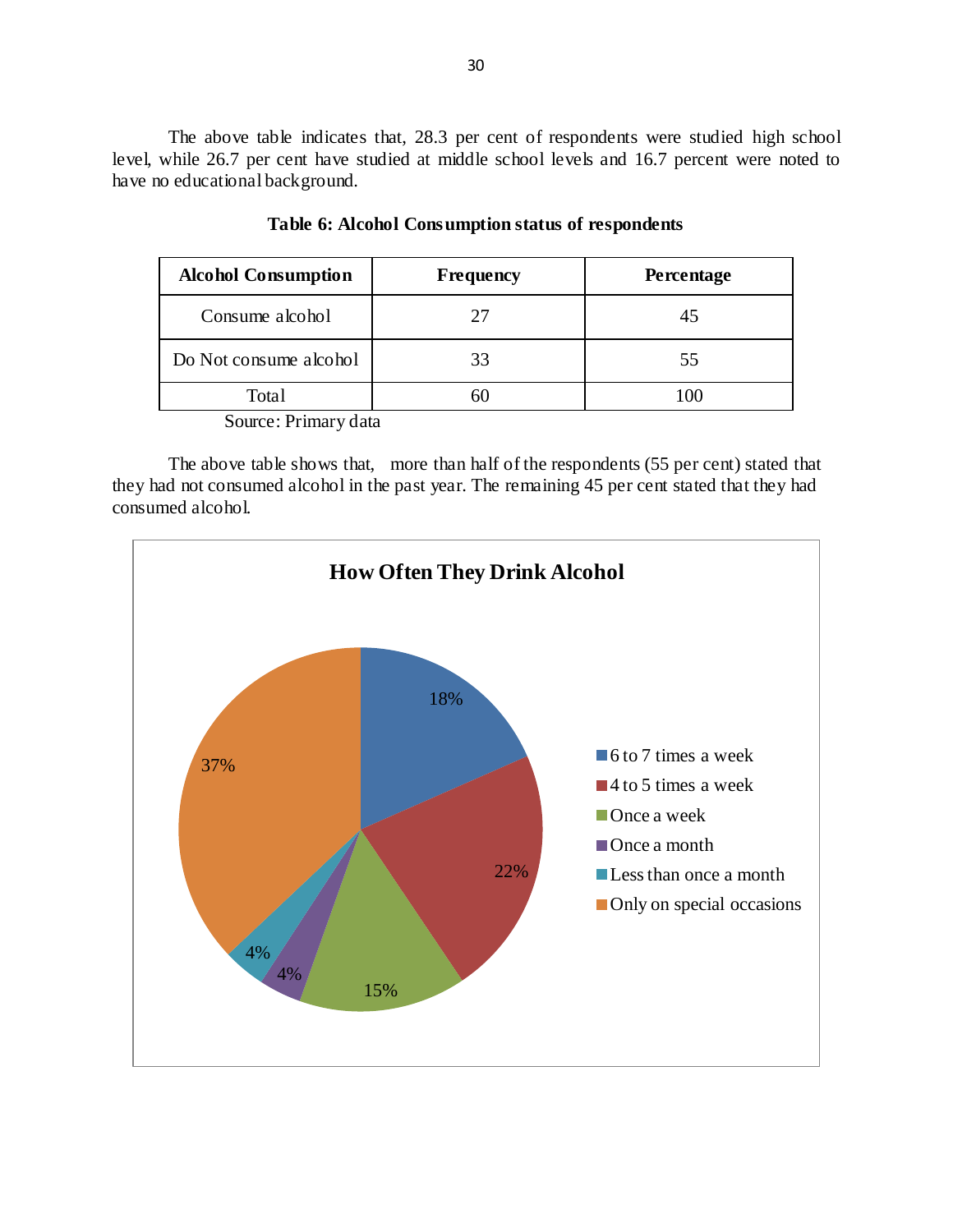| Problem at hand             | Not a problem |         | <b>Minor</b> problem |         | Major problem |         |
|-----------------------------|---------------|---------|----------------------|---------|---------------|---------|
|                             | f             | percent | f                    | percent | f             | percent |
| Violent crime               | 7             | 11.7    | 15                   | 25      | 38            | 63.3    |
| Family/Domestic<br>Violence | 11            | 18.3    | 19                   | 31.7    | 30            | 50      |
| Vandalism                   | 5             | 8.3     | 17                   | 28.3    | 38            | 63.3    |

## **Table 7: Domestic Violence & Vandalism**

Source: Primary data

From the above table indicates that, 63.3 per cent of the respondents were viewed violent crime and vandalism as major problems. Half of the respondents opined that family or domestic violence was a major problem.

**Table 8: Public Drunkenness, Traffic Accidents & Dangerous Driving**

| <b>Problem</b>     | Not a problem |         | Minor problem |         | Major problem |         |
|--------------------|---------------|---------|---------------|---------|---------------|---------|
|                    |               |         |               |         |               |         |
|                    |               | percent |               | percent |               | percent |
| Public drunkenness | 2             | 3.3     |               | 11.7    | 51            | 85      |
| Traffic accidents  |               | 1.7     |               | 15      | 50            | 83.3    |
| Dangerous driving  |               | 3.3     | 11            | 18.3    | 47            | 78.3    |

Source: Primary data

The above reveals that, most of the respondents polled consider major problems due to public drunkenness, traffic accidents as well as dangerous driving. 85 per cent of respondents opined that public drunkenness was a major problem. 83.3 per cent of respondents stated that traffic accidents were a major problem, while 78.3 per cent felt the same about dangerous driving.

|  |  |  |  |  |  | Table 9: Littering & Eve Teasing |
|--|--|--|--|--|--|----------------------------------|
|--|--|--|--|--|--|----------------------------------|

| Problem at hand | Not a problem |         | Minor problem |         | Major problem |         |
|-----------------|---------------|---------|---------------|---------|---------------|---------|
|                 |               |         |               |         |               |         |
|                 |               | percent |               | percent |               | percent |
| Littering       |               | 1.7     |               | 11.7    | 52            | 86.7    |
| Eve teasing     |               | 11.7    | 16            | 26.7    | 37            | 61.7    |

Source: Primary data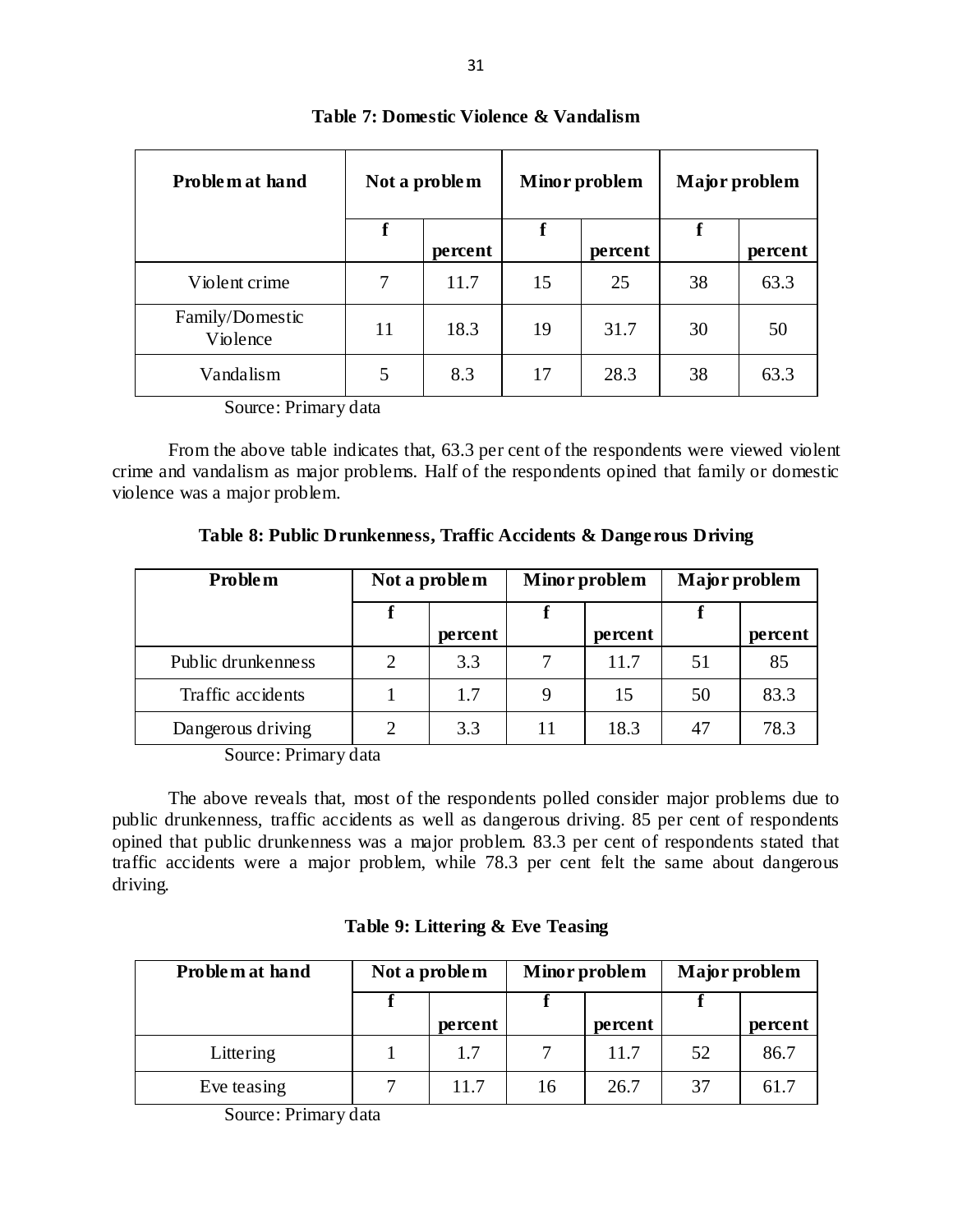The above table depicts that, 86.7 per cent of the respondents consider littering to be a major problem 11.7 percent of them counted littering as a minor problem. 61.7 per cent of the respondents felt that it was a major problem, 26.7 per cent of respondents felt that it was a minor problem.



# **Respondent's opinion towards Major Problems of Alcohol user**

### **Summary**

In this research, the researcher found that, the majority of the respondents (61.7 per cent) were found to be in the 18 to 35 age group. 58.3 per cent of the respondents were belonged to the male sex and majority of them (55 per cent) were married people. Most of the respondents (76.6 per cent) belonged to nuclear families. Most of the respondents (78.3 per cent) were living in their own houses. The number of persons performing skilled and unskilled jobs was nearly the same. 37.6 per cent of the respondents (or 23 of 60 people) were doing skilled jobs, while 36.5 per cent of the respondents (or 22 of 60 people) had jobs requiring no skills. 28.3 per cent of the respondents had completed or stopped their education at the high school level (i.e. between  $10^{th}$ ,  $11<sup>th</sup>$  or  $12<sup>th</sup>$  standard). A similar number of respondents (26.7 per cent) had completed or stopped their education at the middle school level (i.e. between  $6^{th}$ ,  $7^{th}$ ,  $8^{th}$  or  $9^{th}$  standards). The important finding in this research was, majority of respondents polled (71.7 per cent) opined that alcohol consumption by persons aged above 21 years was also a major problem and 63.3 per cent of them played the leading role in the occurrence of violent crime.

Half of the respondents felt that alcohol played the leading role in family / domestic violence, 55 per cent of the respondents felt that alcohol played the leading role in incidences of public urination, 48.3 per cent of respondents opined that alcohol played a leading role in acts of vandalism, 68.3 per cent of them felt that alcohol played a leading role in the causation of traffic accidents, 61.7 per cent of the respondents thought that alcohol played the leading role in eve teasing.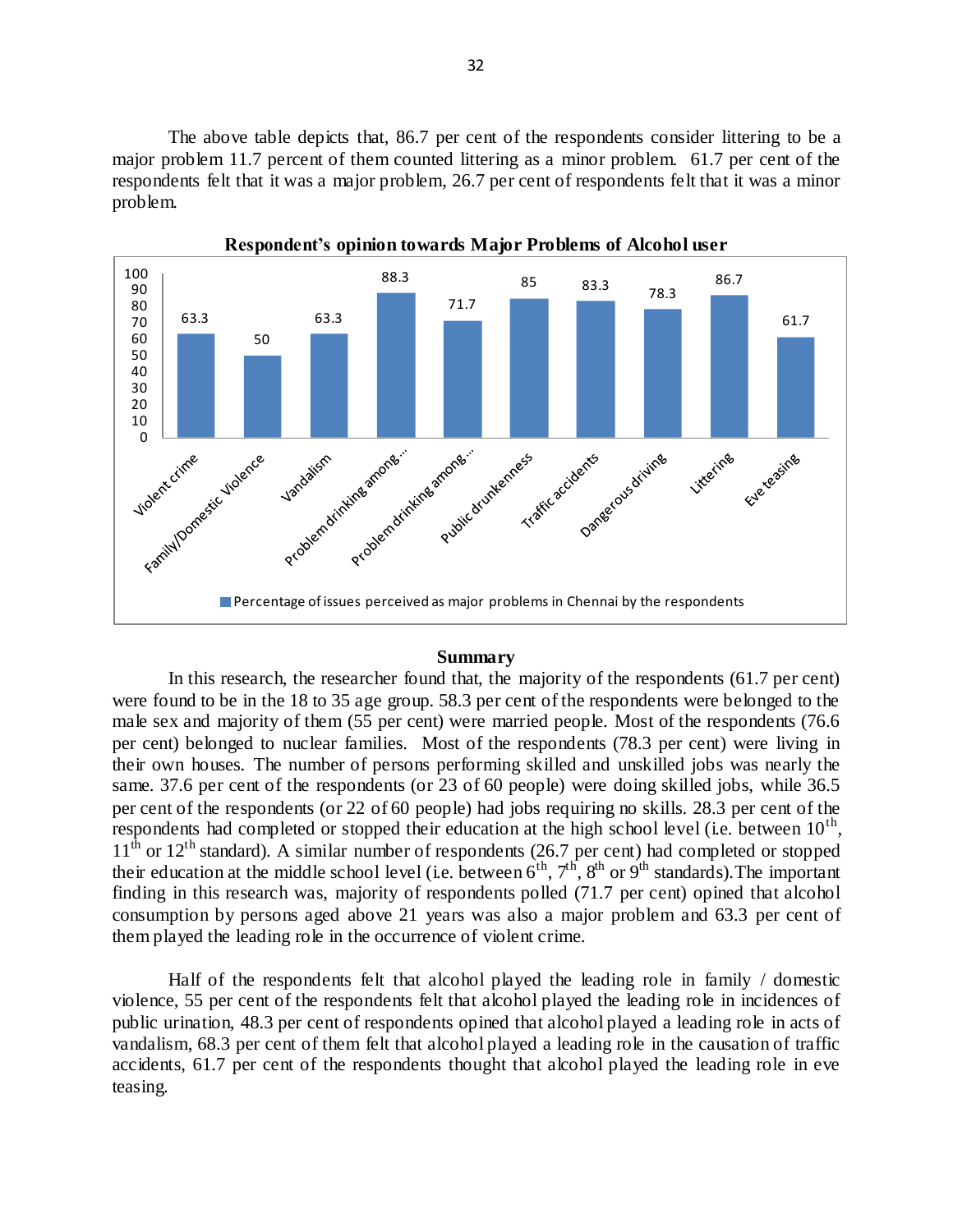#### **Suggestions**

The government must take an imitative to establish de- addiction centre's and the culture of treat were the alcohol supply in social function celebration to be discouraged by community members. The researcher strongly recommends to the government, NGO and civil society to increase the efforts to provide awareness drives for all ages about the problems arising from alcohol consumption. Such awareness drives can be incorporated at the primary school level, since the study reveals that most respondents not continued to middle school. Civil society or NGOs should receive increased awareness about the legal concept of nuisance as laid down and perpetuated by the Madras High Court in order to explore the possibility of removing existing TASMAC shops from communities.

## **References**

Agarwal, V. (2003). Drink driving in India. Institute of Alcohol Studies. Retrieved March 24, 2014.

Agarwal, O.P. & Somanathan, T.V. (2005): Public Policy Making In India: Issues and Remedies. Floating Sun.net. Retrieved March 23, 2014.

Arumugam, B., Prabhu, V., Pushyan, P. & Nagalingam, S. (2013): Prevalence and Pattern of Alcohol Use Disorders Among Males in an Urban Slum Population at Chennai. International Journal of Scientific Research, Volume : 2 Issue : 4 Apr 2013. ISSN No 2277 – 8179. Retrieved March 21, 2014.

Chandra, P.S., Carey, M.P, Carey, K.B., Prasada Rao, P.S., Jairam, K.R. & Thomas, T. (2003): HIV risk behaviour among psychiatric inpatients: results from a hospital- wide screening study in southern India. International Journal of STD AIDS. 14(8). pp 532-8. Retrieved March 21, 2014.

Chandramouli, Dr. C. (2003): Slums in Chennai: A profile. In Martin J. Bunch, V. Madha Suresh and T. Vasantha Kumaran, eds., Proceedings of the Third International Conference on Environment and Health, Chennai, India, 15-17 December, 2003. Chennai: Department of Geography, University of Madras and Faculty of Environmental Studies, York University. pp 82 – 88. Retrieved from Das, S.K., Balakrishnan, V, Vasudevan, D.M. (2006): Alcohol: Its Health And Social Impact In India, The National Medical Journal of India. 2006 Mar-Apr; 19(2):94-9.

Gururaj, G, Murthy, P., Girish, N. & Benegal, V. (2011): Alcohol related harm: Implications for public health and policy in India, Publication No. 73, Bangalore, India: NIMHANS.

Indian Alcohol Policy Alliance (n.d.): Alcohol related harm in India – a factsheet, Addictionindia.org, Retrieved March 25, 2014,

Kotteswaran, C.S. & Thirunavakarasu, S. (2013, January 6): TN leads in liquor revenue, Deccan Chronicle, Retrieved March 20, 2014